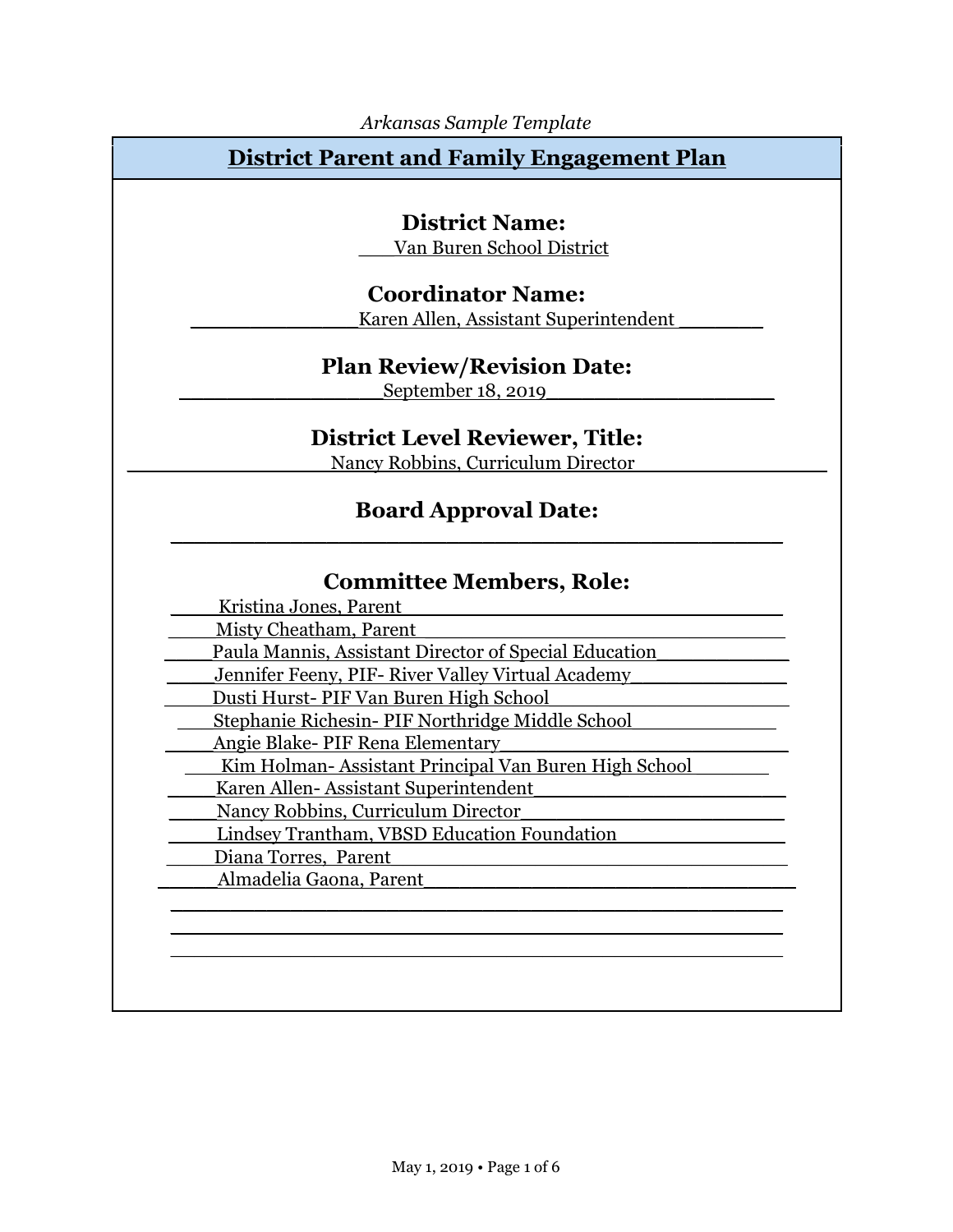# *1: Jointly Developed Expectations and Objectives*

The Van Buren School District will:

Form a district parent and family engagement committee to create a parent and family engagement plan and implement parent and family engagement opportunities and activities as determined by the committee and reflective of the needs of students and families.

Establish a parent and family engagement contact person at each school in the District.

Conduct an annual meeting in the spring (May, 2020) to review and update as needed the Title I Schoolwide plan.

Make the district parent and family engagement plan available to families and the local community.

- File with the Division of Elementary and Secondary Education by August 1
- Place a copy on the district website by August 1 (www.vbsd.us)
- Place a parent-friendly summary/explanation of the parent and family engagement plan online and as a supplement to the student handbook (A paper copy will be provided to parents through school sites during fall parent/teacher conferences. A signature acknowledging the receipt of the district plan will be obtained.)

Reserve a minimum of 1% of the Title I, Part A allocation for parent and family engagement, with 90% going to Title I, Part A schools (\$22,039.00).

Conduct an annual review of the effectiveness of the parent and family engagement plan during the spring (May 2020) VBSD Parent and Family Engagement Committee Meeting.

Invite parents representing the District's student population to participate on the district's parent and family engagement committee. (Fall committee meeting on September 18, 2019).

Incorporate the parent and family engagement plan into the Schoolwide plan.

Submit to the State the comments from parent who deem the Schoolwide plan unsatisfactory. Minutes from scheduled meetings will be recorded.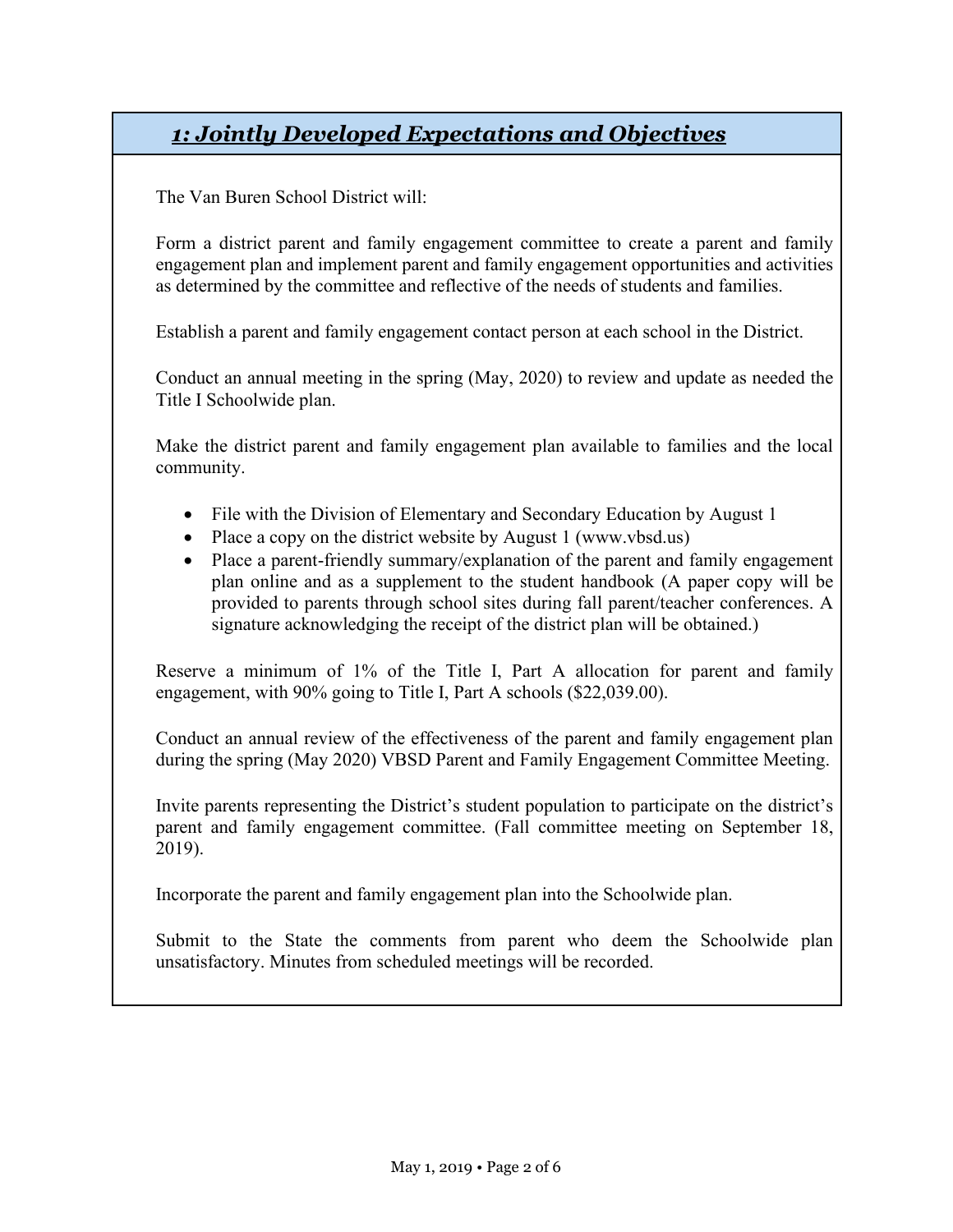### *2: Building Staff Capacity through Training and Technical Assistance*

The Van Buren School District will:

Ensure professional development (PD) requirements are met for teachers and administrators. The District will create a Google Folder for each certified staff member which contains a professional development record spreadsheet updated annually to reflect yearly PD requirements. All folders are accessible by building principals and Karen Allen, Assistant Superintendent.

Through ongoing site visits, training with school parent engagement facilitators and the sharing resources, the District will provide coordination, technical assistance, and other support to schools in:

- jointly-developing school parent and family engagement plans
- implementing effective parent and family involvement activities
- jointly-developing school-parent compacts.

Train teachers, specialized instructional support personnel, principals, and other school leaders and staff, with the assistance of parents. From suggestions and information shared by parents at District parent and family engagement meetings, the training will focus on:

- the value and utility of contributions of parents
- how to reach out to, communicate with, and work with parents as equal partners
- how to implement and coordinate parent programs
- how to build ties between parents and the school.

Provide annual training for identified volunteers at each school campus.

Place a parent-friendly summary of the district parent and family engagement plan as a supplement to the student handbook and will obtain signatures from each parent acknowledging receipt of the district's parent and family engagement plan. The plan will be disseminated at the fall parent/teacher conferences.

The District will ensure information is sent in a language and format parents and families can understand. The District will utilize TransAct to ensure information is distributed in all languages representative of the student population.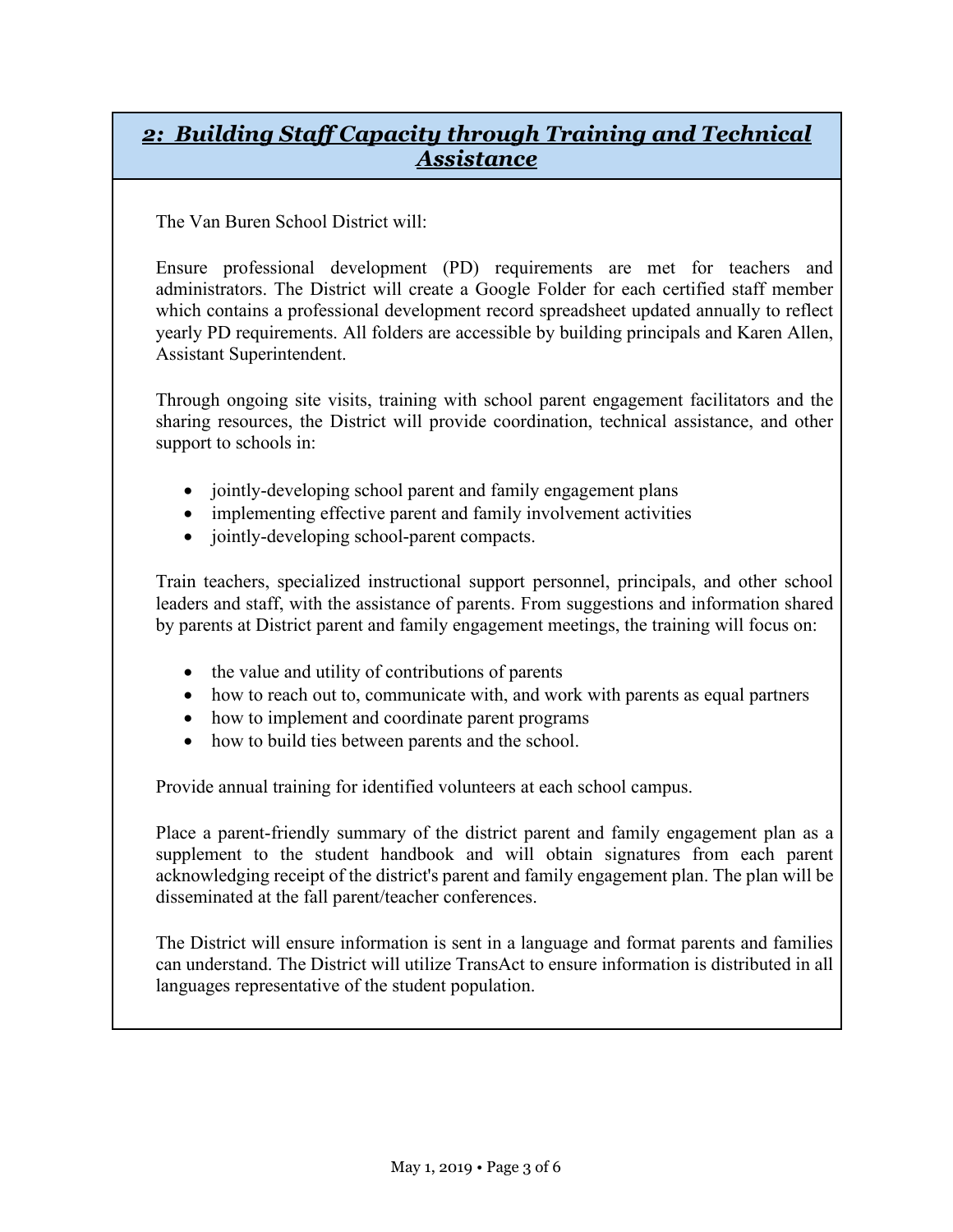## *3: Building Parent Capacity*

The Van Buren School District will:

Distribute a notice to all parents/guardians at the beginning of the school year regarding their rights as defined by Title I Part A. Parents will also be invited to attend annual Title I meetings for the purpose of providing assistance to parents, as appropriate, in understanding

- the challenging State academic standards
- state and local academic assessments
- the requirements of Title I, Part A
- how to monitor a child's progress and work with educators to improve the achievement of their children.

Provide materials and training (such as literacy training and using technology appropriately) to help parents work with their children to improve achievement. The district will purchase Kindergarten readiness supplies (books, crayons, parent information, magnetic letters and numbers, scissors, etc.) to be distributed at the Readiness Workshops held in the spring for all the District's incoming kindergartners. Schools will host parent evenings such as literacy and math nights to support student achievement in the content areas and promote parent engagement in learning.

Provide other reasonable support for parental involvement activities under this section as parents may request.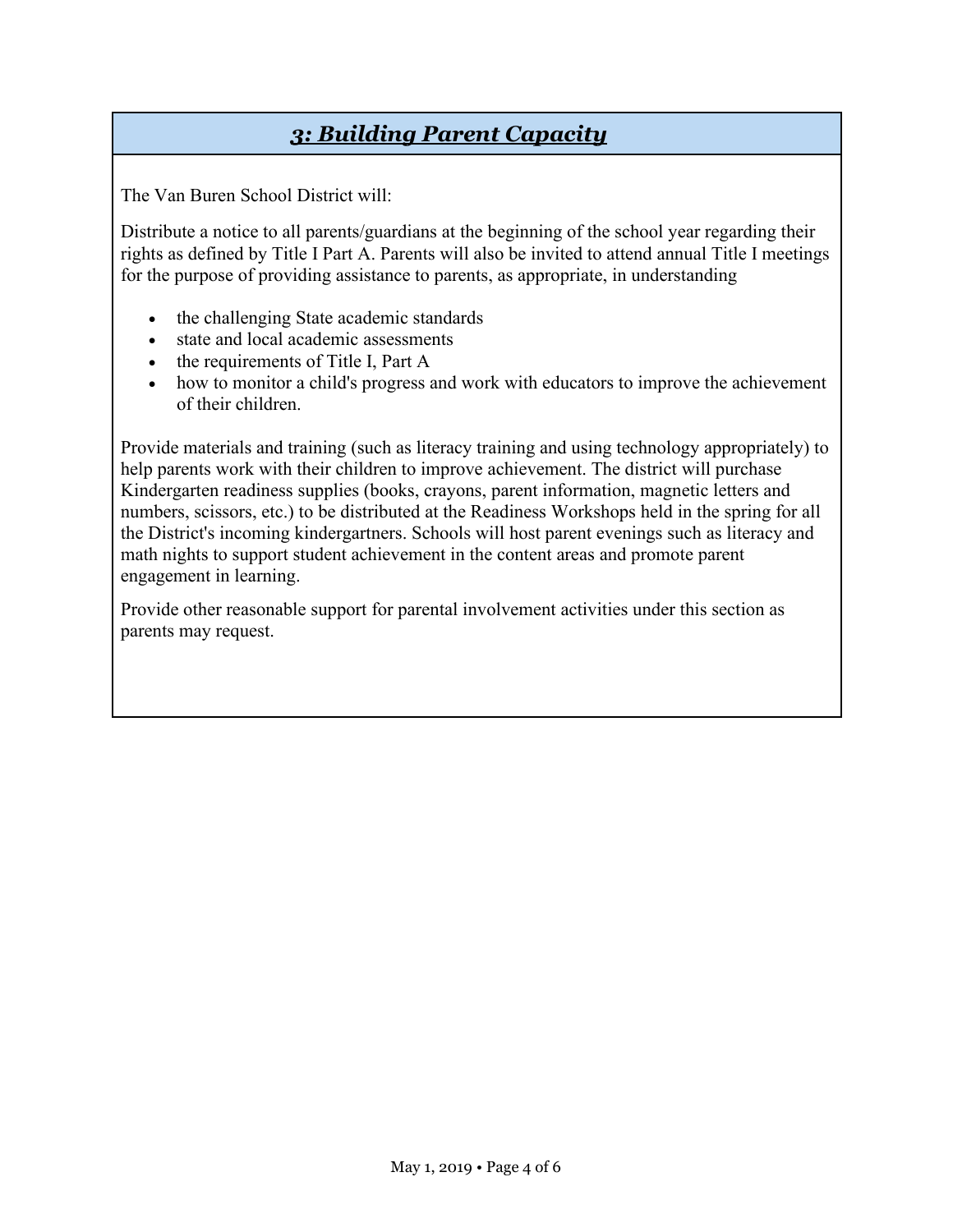## *4: Reservation and Evaluation*

The Van Buren School District will:

Reserve at least 1% of the district allocation under Title I, Part A with 90% of the 1% going to schools (\$22,039.00). The District will actually allocate more than the required 1% (\$25,000.00) to support parent and family engagement activities such as Kindergarten Readiness Bags to be distributed in the spring of 2020.

Ensure parents and families are involved in the decisions regarding how funds reserved for parent and family engagement are allotted for parental involvement activities. Parents will be invited to participate at the district and school level to serve on parent involvement committees.

Ensure the funded activities and strategies are consistent with the district parent and family engagement plan.

During the spring (May 2020), District parent involvement committee meeting, an annual evaluation will be conducted to identify barriers, needs and strategies to be addressed during the following school year. Data from the District's annual parent survey will be tabulated and reviewed by the committee. The committee will have the opportunity to review the actual survey instrument and make changes to the content as needed.

During the spring (May 2020) District parent involvement committee meeting, the current parent and family engagement plan will be reviewed and approved for the 2020-2021 school year.